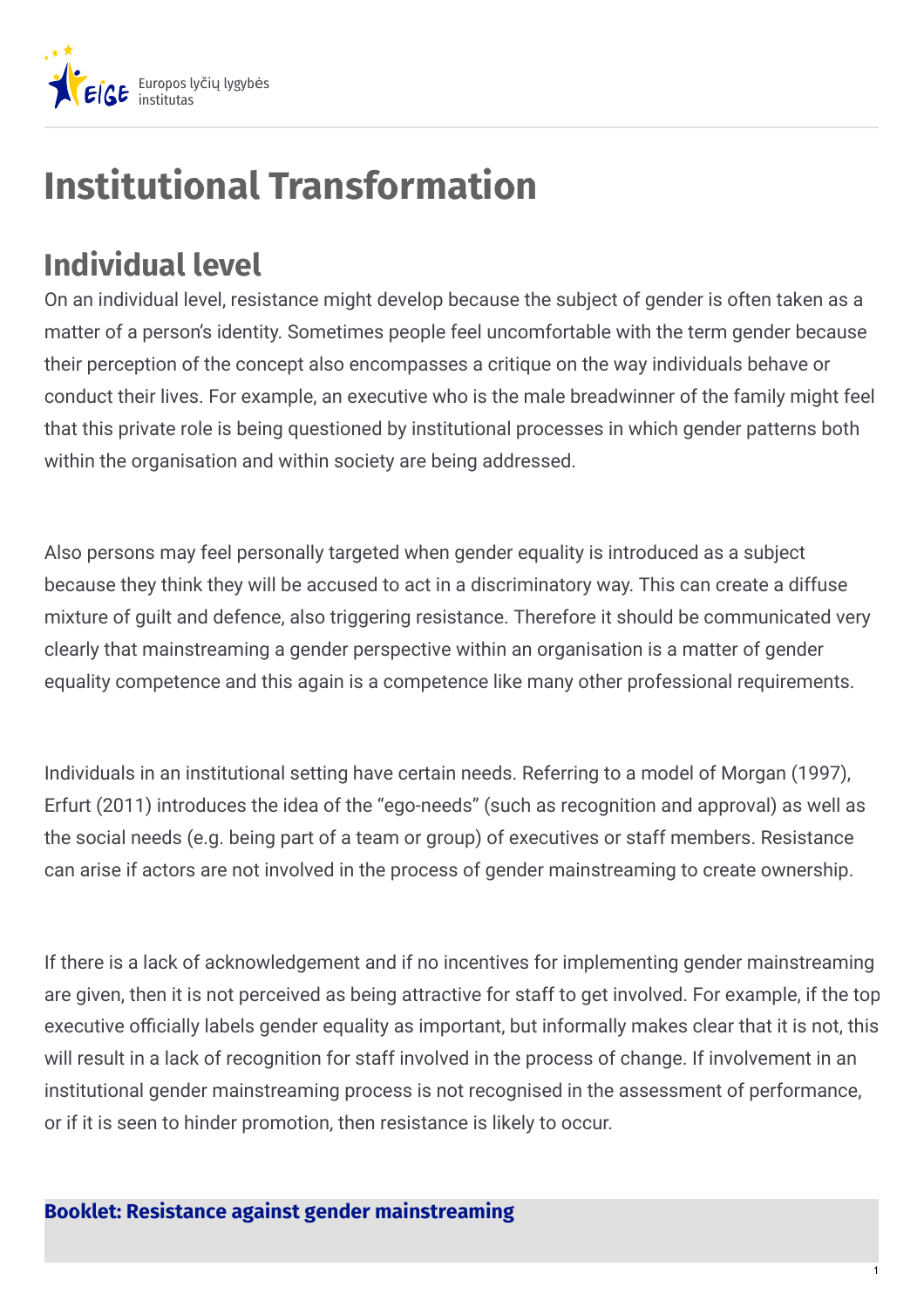The Swedish Jämtland County Administrative Board has published a booklet on how to deal with resistance with practical examples and illustrations: "Facing Resistance – managing gender mainstreaming in organisations"

## **How to deal with resistance on an individual level**

It is important to stress that gender mainstreaming is about structural change within an institution. The individual person does indeed play a role, but their private life is not being questioned. Gender equality is not about prescribing individuals how to lead their lives, but rather it is a professional strategy leading to better working results and better services for citizens.

Furthermore, gender mainstreaming is not about blaming men for discriminating against women. Instead, it allows a sophisticated perspective on the situation of women and men as social groups and the patterns that create imbalances in gender relations.

If there are ideological constraints that lead to staff passively or actively boycotting gender mainstreaming, it should be made very clear that it is not an individual or private decision whether to take part in an organisational process or not. It is the professional responsibility of every member of staff at every level to contribute to the institutions policy. Sometimes it can be useful to compare gender equality with other policies and rules such as working efficiently and saving costs – why are certain policies scrutinised significantly more than others although both policies are crucial for the institution's success?

Sometimes questions like "Why do we have to do additional work?" are expressed. In this case, it is important to check whether this is a sign of resistance or whether the task of implementing gender mainstreaming has really increased staff workload significantly. If so, the working plan should be revised. However, it also should be made clear, that gender mainstreaming is not an "extra" project but a natural part of operations. As any other task, mainstreaming gender within staff working routines is also to be recognised in performance appraisal procedures.

It is also important that gender equality is not perceived as being a "women's issue". A study commissioned by the European Commission on "The Role of Men in Gender Equality" clearly shows that men can also benefit from gender equality; balancing care and employment tasks as well as an improved work-life balance is also related to improvements in male health – even leading to an increased life expectancy (Scambor/Wojnickaet al. 2013).